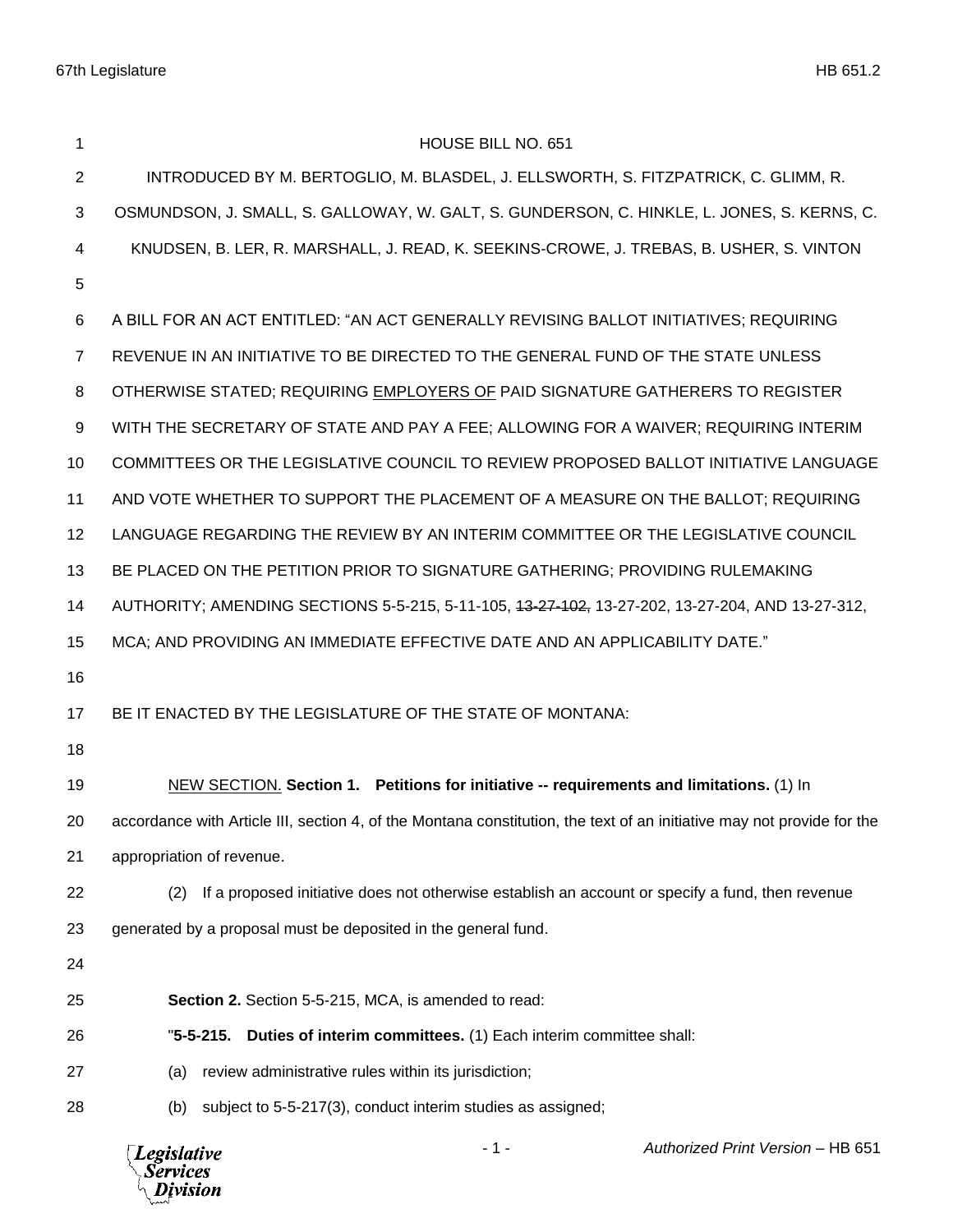| 1              | monitor the operation of assigned executive branch agencies with specific attention to the<br>(c)                    |
|----------------|----------------------------------------------------------------------------------------------------------------------|
| $\overline{c}$ | following:                                                                                                           |
| 3              | identification of issues likely to require future legislative attention;<br>(i)                                      |
| 4              | (ii) opportunities to improve existing law through the analysis of problems experienced with the                     |
| 5              | application of the law by an agency; and                                                                             |
| 6              | (iii) experiences of the state's citizens with the operation of an agency that may be amenable to                    |
| $\overline{7}$ | improvement through legislative action;                                                                              |
| 8              | review, if requested by any member of the interim committee, the statutorily established advisory<br>(d)             |
| 9              | councils and required reports of assigned agencies to make recommendations to the next legislature on                |
| 10             | retention or elimination of any advisory council or required reports pursuant to 5-11-210;                           |
| 11             | review proposed legislation of assigned agencies or entities as provided in the joint legislative<br>(e)             |
| 12             | rules; and                                                                                                           |
| 13             | (f)<br>accumulate, compile, analyze, and furnish information bearing upon its assignment and relevant to             |
| 14             | existing or prospective legislation as it determines, on its own initiative, to be pertinent to the adequate         |
| 15             | completion of its work; and                                                                                          |
| 16             | review proposed ballot initiatives within the interim committee's subject area and vote to either<br>(q)             |
| 17             | support or not support the placement of the text of an initiative on the ballot in accordance with 13-27-202.        |
| 18             | Each interim committee shall prepare bills and resolutions that, in its opinion, the welfare of the<br>(2)           |
| 19             | state may require for presentation to the next regular session of the legislature.                                   |
| 20             | (3)<br>The legislative services division shall keep accurate records of the activities and proceedings of            |
| 21             | each interim committee."                                                                                             |
| 22             |                                                                                                                      |
| 23             | Section 3. Section 5-11-105, MCA, is amended to read:                                                                |
| 24             | "5-11-105. Powers and duties of council. (1) The legislative council shall:                                          |
| 25             | employ and, in accordance with the rules for classification and pay established as provided in this<br>(a)           |
| 26             | section, set the salary of an executive director of the legislative services division, who serves at the pleasure of |
| 27             | and is responsible to the legislative council;                                                                       |
| 28             | with the concurrence of the legislative audit committee and the legislative finance committee,<br>(b)                |
|                |                                                                                                                      |

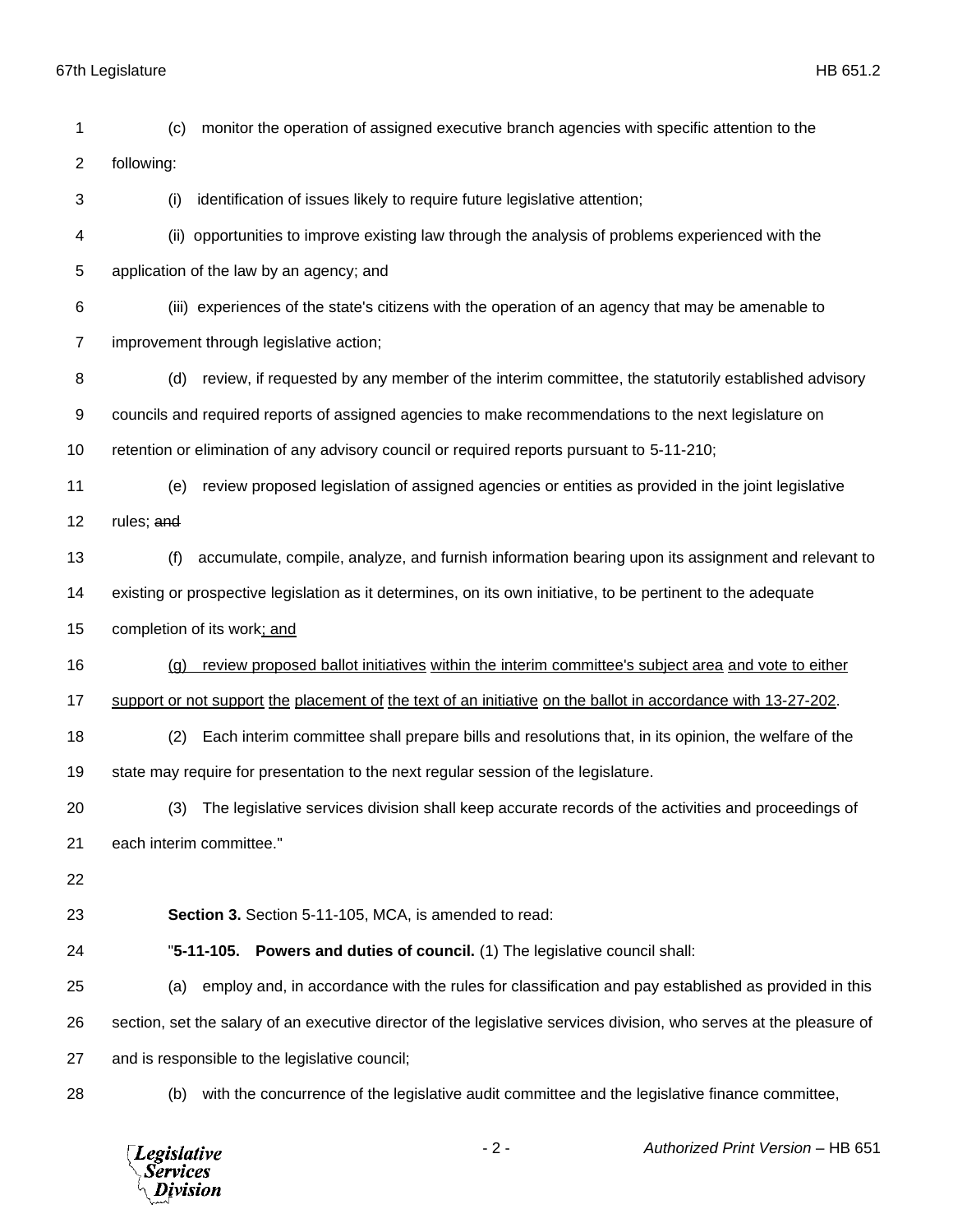adopt rules for classification and pay of legislative branch employees, other than those of the office of consumer counsel; (c) with the concurrence of the legislative audit committee and the legislative finance committee, adopt rules governing personnel management of branch employees, other than those of the office of consumer counsel; (d) adopt procedures to administer legislator claims for reimbursements authorized by law for interim activity; (e) establish time schedules and deadlines for the interim committees of the legislature, including dates for requesting bills and completing interim work; (f) review proposed legislation for agencies or entities that are not assigned to an interim committee, as provided in 5-5-223 through 5-5-228, or to the environmental quality council, as provided in 75-1-324; and 12 (g) review proposed ballot initiatives and vote to either support or not support the placement of the text of an initiative on the ballot in accordance with 13-27-202; and  $\left(\frac{q}{r}\right)$  perform other duties assigned by law. (2) If a question of statewide importance arises when the legislature is not in session and a legislative interim committee has not been assigned to consider the question, the legislative council shall assign the question to an appropriate interim committee, as provided in 5-5-202, or to the appropriate statutorily created committee." **Section 4.** Section 13-27-102, MCA, is amended to read: "**13-27-102. Who may petition and gather signatures.** (1) A petition for the initiative, the referendum, or to call a constitutional convention may be signed only by a qualified elector of the state of Montana. (2) A person gathering signatures for the initiative, the referendum, or to call a constitutional convention: 26 (a) must be a resident, as provided in 1-1-215, of the state of Montana; and (b) may not be paid anything of value based upon the number of signatures gathered; and (c) if the person is a paid signature gatherers, hall register with the secretary of state in accordance

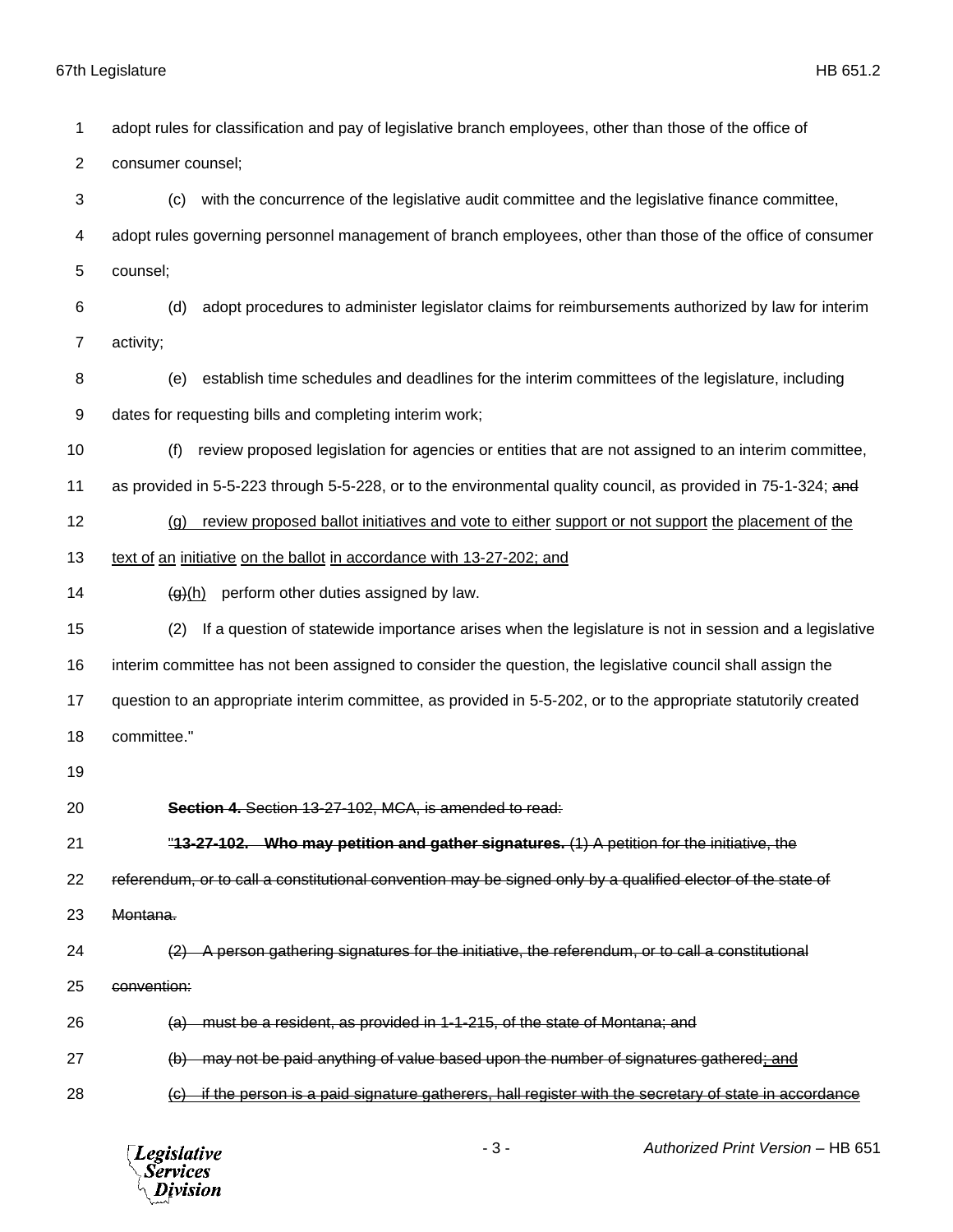| 1  | with 13-27-202(1)(b)."                                                                                               |
|----|----------------------------------------------------------------------------------------------------------------------|
| 2  |                                                                                                                      |
| 3  | Section 4. Section 13-27-202, MCA, is amended to read:                                                               |
| 4  | "13-27-202. Recommendations -- registration by paid signature gatherers -- approval of form                          |
| 5  | required. (1) (a) A proponent of a ballot issue shall submit the text of the proposed ballot issue to the secretary  |
| 6  | of state together with draft ballot issue statements intended to comply with 13-27-312. Petitions may not be         |
| 7  | circulated for the purpose of signature gathering more than 1 year prior to the final date for filing the signed     |
| 8  | petition with the county election administrator. The secretary of state shall forward a copy of the text of the      |
| 9  | proposed issue and statements to the legislative services division for review.                                       |
| 10 | A person who employs a paid signature gatherer shall register with the secretary of state prior to<br>(b)            |
| 11 | collecting signatures. Except as provided in subsection $(1)(c)$ , the registration in this subsection $(1)$ must be |
| 12 | accompanied by a \$100 filing fee OF \$100 OR AN AMOUNT SET BY THE SECRETARY OF STATE. The fee must be               |
| 13 | deposited in an account to the credit of the secretary of state in accordance with 2-15-405(4).                      |
| 14 | (c) A person who employs a paid signature gatherer may seek a waiver from the fee required in                        |
| 15 | subsection (1)(b) by demonstrating a financial inability to pay without substantial hardship.                        |
| 16 | The secretary of state may adopt rules to provide for the administration of this subsection (1),<br>(d)              |
| 17 | including rules to implement A STANDARD REGISTRATION FORM AND the waiver provisions in subsection $(1)(c)$ .         |
| 18 | (a) The legislative services division staff shall review the text and statements for clarity,<br>(2)                 |
| 19 | consistency, and conformity with the most recent edition of the bill drafting manual furnished by the legislative    |
| 20 | services division, the requirements of 13-27-312, and any other factors that the staff considers when drafting       |
| 21 | proposed legislation.                                                                                                |
| 22 | Within 14 days after submission of the text and statements, the legislative services division staff<br>(b)           |
| 23 | shall recommend in writing to the proponent revisions to the text and revisions to the statements to make them       |
| 24 | consistent with any recommendations for change to the text and the requirements of 13-27-312 or state that no        |
| 25 | revisions are recommended.                                                                                           |
| 26 | The proponent shall consider the recommendations and respond in writing to the legislative<br>(c)                    |
| 27 | services division, accepting, rejecting, or modifying each of the recommended revisions. If revisions are not        |
| 28 | recommended, a response is not required.                                                                             |
|    |                                                                                                                      |

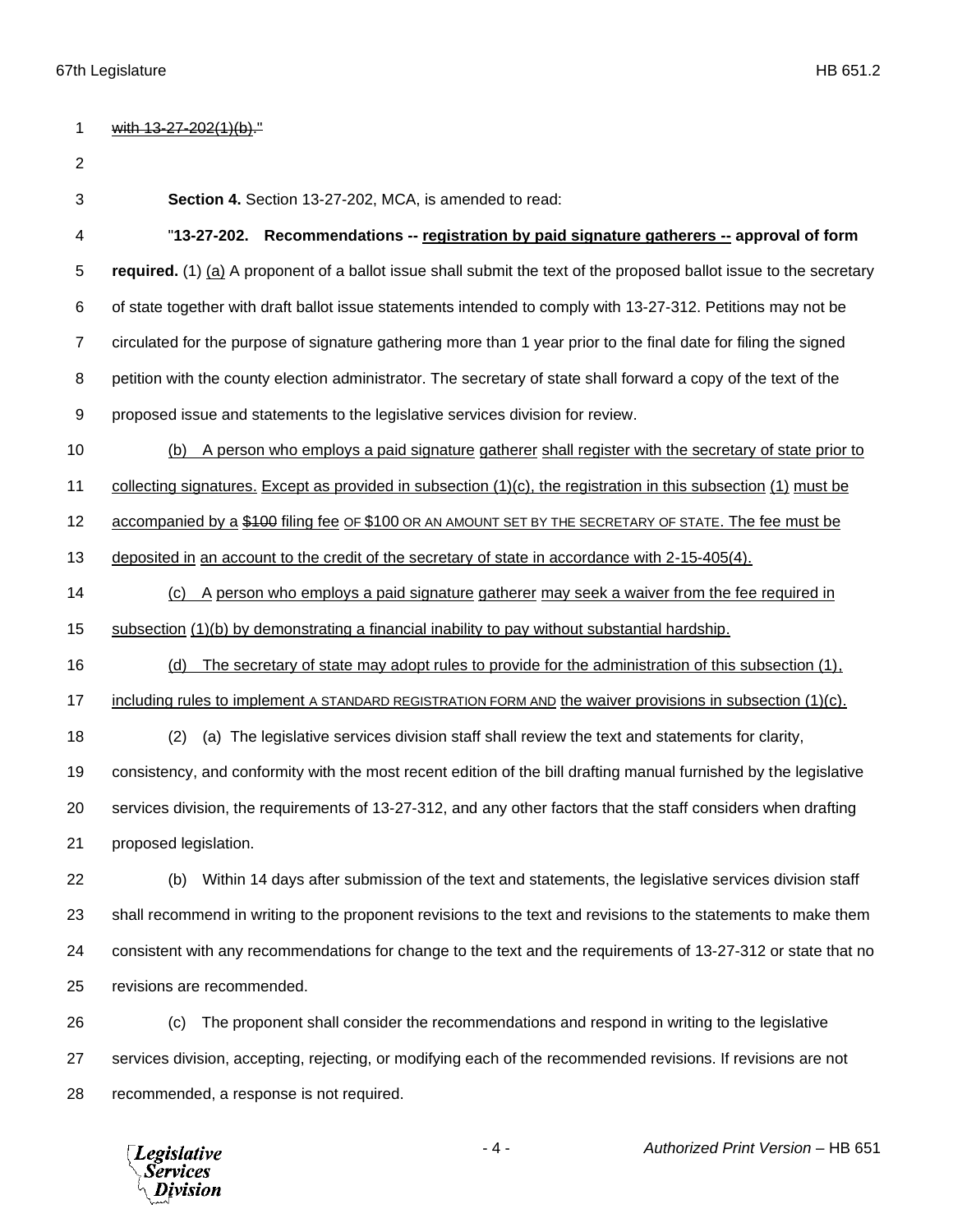(3) The legislative services division shall furnish a copy of the correspondence provided for in subsection (2) to the secretary of state, who shall make a copy of the correspondence available to any person upon request.

 (4) Before a petition may be circulated for signatures, the final text of the proposed issue and ballot statements must be submitted to the secretary of state. The secretary of state shall reject the proposed issue if the text or a ballot statement contains material not submitted to the legislative services division that is a substantive change not recommended by the legislative services division. If accepted, the secretary of state shall refer a copy of the proposed issue and statements to the attorney general for a determination as to the legal sufficiency of the issue and for approval of the petitioner's ballot statements and for a determination pursuant to 13-27-312 as to whether a fiscal note is necessary.

- (5) (a) The secretary of state shall review the legal sufficiency opinion and ballot statements of the petitioner, as approved by the attorney general and received pursuant to 13-27-312.
- (b) If the attorney general approves the proposed issue, the secretary of state shall provide the

executive director of the legislative services division a copy of the final text of the proposed issue and ballot

statements. The executive director shall provide the information to the appropriate interim committee for review

in accordance with 5-5-215. If questions arise regarding which interim committee has jurisdiction over the

matter, the executive director shall direct the review to the legislative council in accordance with 5-11-105.

- 18 (c) The appropriate interim committee or legislative council shall meet after receiving the information
- and vote to either support or not support the placement of the proposed initiative text on the ballot. The
- outcome of the vote must be submitted to the secretary of state no later than 14 days after receipt of the final

text of the proposed issue and ballot statements. Nothing in this section prevents the interim committee from

- meeting remotely or via conference call. Proxies must be allowed for legislators unable to participate if a
- quorum of the committee or council meets to fulfill the requirements of this section.
- (d) The executive director shall provide written correspondence to the secretary of state providing the
- name of the interim committee or the administrative committee that voted on the proposal, the date of the vote,
- 26 and the outcome of the vote conducted by the appropriate interim committee or the legislative council in
- accordance with subsection (5)(c).
- 

28 (b)(e) If the attorney general approves the proposed issue and after AFTER the executive director

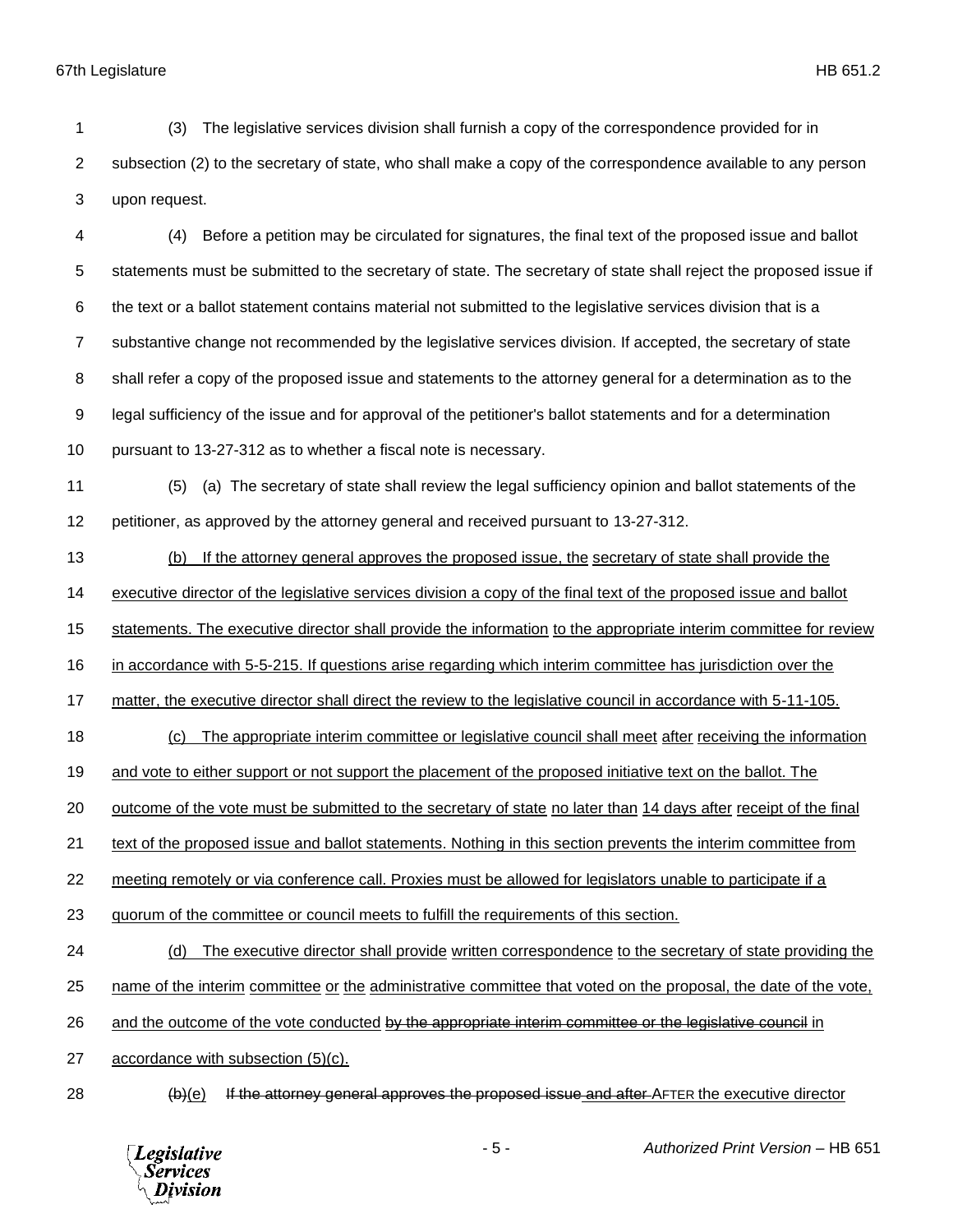| 1              | provides the information to the secretary of state in accordance with subsection (5)(d), the secretary of state          |
|----------------|--------------------------------------------------------------------------------------------------------------------------|
| $\overline{c}$ | shall immediately send to the person submitting the proposed issue a sample petition form, including the text of         |
| 3              | the proposed issue, the statement of purpose and implication, and the yes and no statements, as prepared by              |
| 4              | the petitioner, reviewed by the legislative services division, and approved by the attorney general and in the           |
| 5              | form provided by this part. A signature gatherer may circulate the petition only in the form of the sample               |
| 6              | prepared by the secretary of state. The secretary of state shall immediately provide a copy of the sample                |
| $\overline{7}$ | petition form to any interested parties who have made a request to be informed of an approved petition.                  |
| 8              | If the attorney general rejects the proposed issue, the secretary of state shall send written<br>$\overline{(G)(F)}$     |
| 9              | notice to the person who submitted the proposed issue of the rejection, including the attorney general's legal           |
| 10             | sufficiency opinion.                                                                                                     |
| 11             | If an action is filed challenging the validity of the petition, the secretary of state shall<br>(d)(G)                   |
| 12             | immediately notify the person who submitted the proposed issue."                                                         |
| 13             |                                                                                                                          |
| 14             | Section 5. Section 13-27-204, MCA, is amended to read:                                                                   |
|                |                                                                                                                          |
| 15             | "13-27-204. Petition for initiative. (1) The following is substantially the form for a petition calling for a            |
| 16             | vote to enact a law by initiative:                                                                                       |
| 17             | PETITION TO PLACE INITIATIVE NO. _____ ON THE ELECTION BALLOT                                                            |
| 18             | If 5% of the voters in each of one-half of the counties sign this petition and the total number of<br>(a)                |
| 19             | voters signing this petition is _____, this initiative will appear on the next general election ballot. If a majority of |
| 20             | voters vote for this initiative at that election, it will become law.                                                    |
| 21             | We, the undersigned Montana voters, propose that the secretary of state place the following<br>(b)                       |
| 22             | initiative on the ________________, 20_, general election ballot:                                                        |
| 23             | (Title of initiative written pursuant to 13-27-312)                                                                      |
| 24             | (Statement of purpose and implication written pursuant to 13-27-312)                                                     |
| 25             | (Yes and no statements written pursuant to 13-27-312)                                                                    |
| 26             | Voters are urged to read the complete text of the initiative, which appears (on the reverse side of,<br>(c)              |
| 27             | attached to, etc., as applicable) this sheet. A signature on this petition is only to put the initiative on the ballot   |

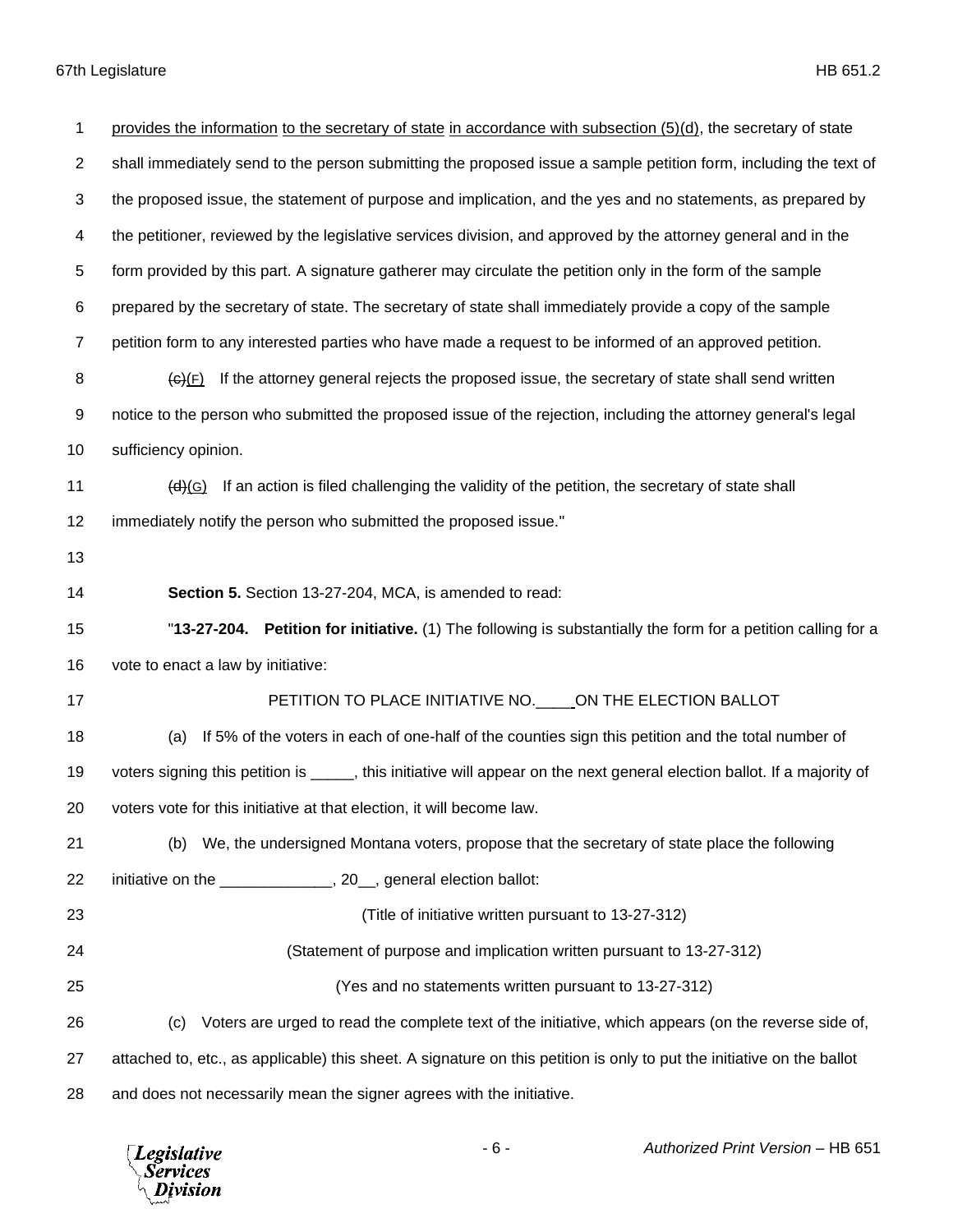| 1              | Voters are advised that either an interim committee or an administrative committee of the<br>(d)                  |
|----------------|-------------------------------------------------------------------------------------------------------------------|
| 2              | legislature in accordance with 5-5-215 or 5-11-105 reviewed the content of this initiative and [did] or [did not] |
| 3              | support the placement of the proposed text of this initiative on the ballot. The outcome of the vote was [x] in   |
| 4              | favor of placing the measure on the ballot and [x] against placing the measure on the ballot.                     |
| 5              | (d)(e)                                                                                                            |
| 6              | <b>WARNING</b>                                                                                                    |
| $\overline{7}$ | A person who purposefully signs a name other than the person's own to this petition, who signs more               |
| 8              | than once for the same issue at one election, or who signs when not a legally registered Montana voter is         |
| 9              | subject to a \$500 fine, 6 months in jail, or both.                                                               |
| 10             | Each person is required to sign the person's name and list the person's address or telephone<br>(e)(f)            |
| 11             | number in substantially the same manner as on the person's voter registration form or the signature will not be   |
| 12             | counted.                                                                                                          |
| 13             | Numbered lines must follow the heading. Each numbered line must contain spaces for the<br>(2)                     |
| 14             | signature, date, residence address, county of residence, and printed last name and first and middle initials of   |
| 15             | the signer. In place of a residence address, the signer may provide the signer's post-office address or the       |
| 16             | signer's home telephone number. An address provided on a petition by the signer that differs from the signer's    |
| 17             | address as shown on the signer's voter registration form may not be used as the only means to disqualify the      |
| 18             | signature of that petition signer."                                                                               |
| 19             |                                                                                                                   |
| 20             | Section 6. Section 13-27-312, MCA, is amended to read:                                                            |
| 21             | "13-27-312. Review of proposed ballot issue and statements by attorney general -- preparation                     |
| 22             | of fiscal note. (1) Upon receipt of a proposed ballot issue and statements from the office of the secretary of    |
| 23             | state pursuant to 13-27-202, the attorney general shall examine the proposed ballot issue for legal sufficiency   |
| 24             | as provided in this section and shall determine whether the ballot statements comply with the requirements of     |
| 25             | this section.                                                                                                     |
| 26             | The attorney general shall, in reviewing the ballot statements, endeavor to seek out parties on<br>(2)            |
| 27             | both sides of the issue and obtain their advice. The attorney general shall review the ballot statements to       |
| 28             | determine if they contain the following matters:                                                                  |



- 7 - *Authorized Print Version* – HB 651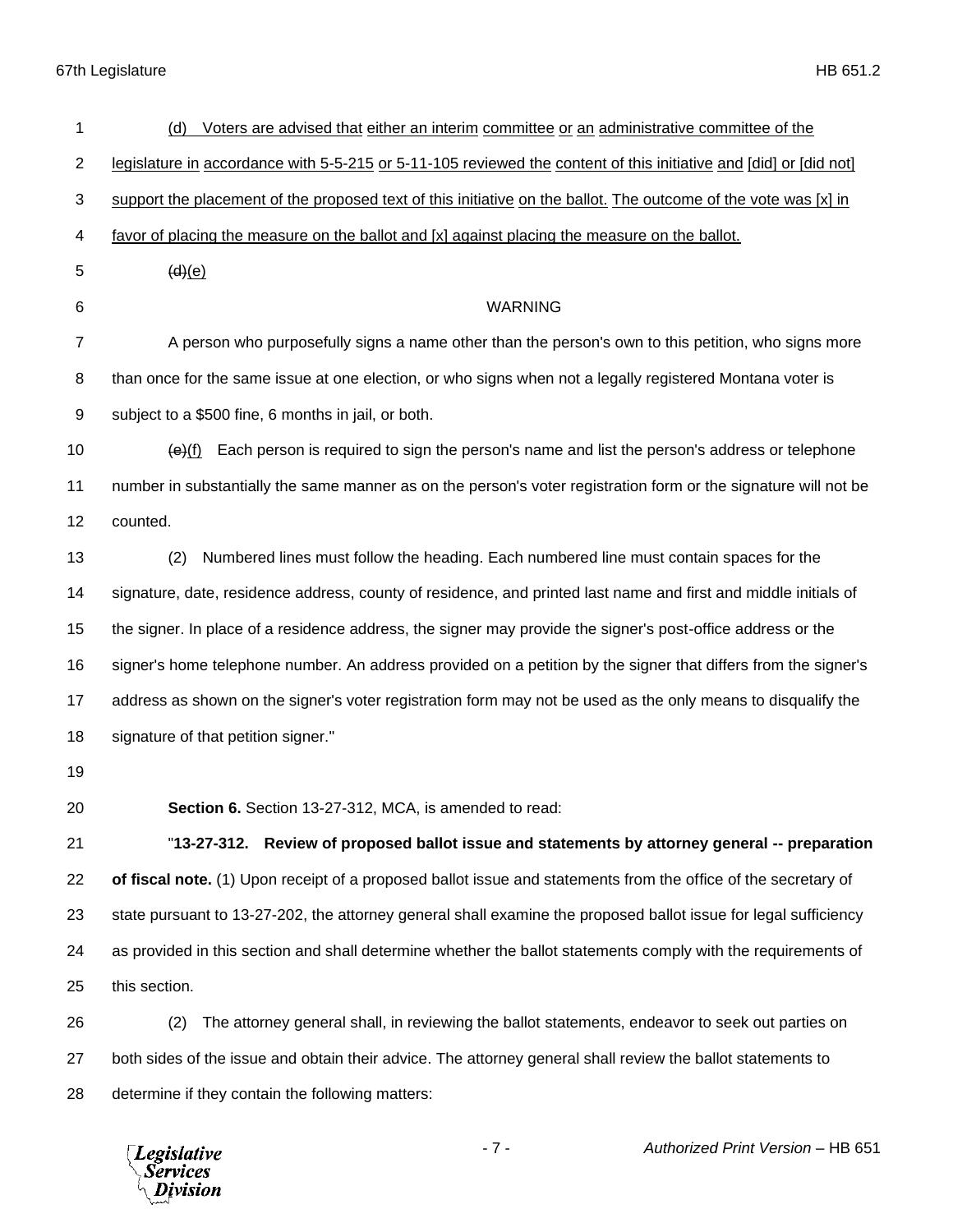(a) a statement of purpose and implication, not to exceed 135 words, explaining the purpose and implication of the issue; and

(b) yes and no statements in the form prescribed in subsection (6).

 (3) If the proposed ballot issue has an effect on the revenue, expenditures, or fiscal liability of the state, the attorney general shall order a fiscal note incorporating an estimate of the effect, the substance of which must substantially comply with the provisions of 5-4-205. The budget director, in cooperation with the agency or agencies affected by the ballot issue, is responsible for preparing the fiscal note and shall return it to the attorney general within 10 days. If the fiscal note indicates a fiscal impact, the attorney general shall prepare a fiscal statement of no more than 50 words, and the statement must be used on the petition and ballot 10 if the issue is placed on the ballot.

 (4) The ballot statements must express the true and impartial explanation of the proposed ballot issue in plain, easily understood language and may not be arguments or written so as to create prejudice for or against the issue.

 (5) Unless altered by the court under 13-27-316, the statement of purpose and implication is the petition title for the issue circulated by the petition and the ballot title if the issue is placed on the ballot.

(6) The yes and no statements must be written so that a positive vote indicates support for the issue

and a negative vote indicates opposition to the issue and must be placed beside the diagram provided for

marking of the ballot in a manner similar to the following:

**I** YES (insert the type of ballot issue and its number)

**I** NO (insert the type of ballot issue and its number)

(7) The outcome of the vote by an interim committee or an administrative committee required in 13-

27-202(5)(c) does not need to be reflected in the statement of purpose and implication, the petition title, or the

ballot title if the issue is placed on the ballot.

 $(7)$ (8) The attorney general shall review the proposed ballot issue for legal sufficiency. As used in this part, "legal sufficiency" means that the petition complies with statutory and constitutional requirements governing submission of the proposed issue to the electors. Review of the petition for legal sufficiency does not

include consideration of the substantive legality of the issue if approved by the voters. The attorney general

shall also determine if the proposed issue conflicts with one or more issues that may appear on the ballot at the